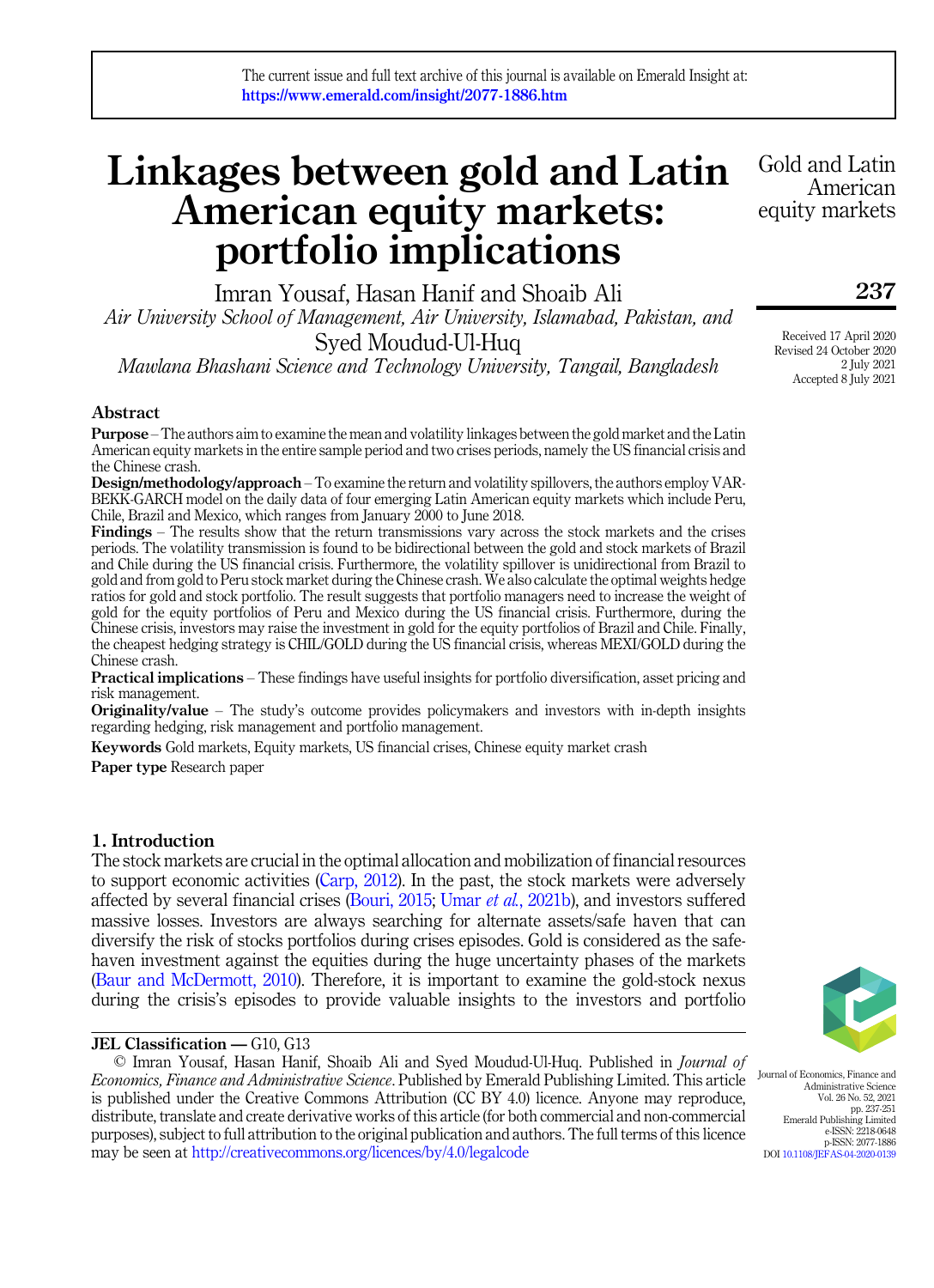managers regarding diversification opportunities, hedging and portfolio allocation ([Arouri](#page-12-3) et al.[, 2015\)](#page-12-3).

Our research intends to investigate the mean and volatility links across gold assets and rising Latin American (LA) equity markets during various sample periods, including the fullsample period, the US financial crisis (UFC) and the Chinese equity market crash (CSMC). These linkages answer the important research question of whether gold can diversify the equity risk of LA equity markets during different sample periods. This study also computes the optimal portfolio-weights and hedge-ratios for gold and stock-based portfolios to provide information about optimal portfolio allocation, downside risk reduction and hedging during the crisis periods ([Hammoudeh](#page-12-4) et al., 2014; [Andreasson](#page-12-5) et al., 2016).

Several studies have explored the gold-stock nexus during the UFC [\(Arouri](#page-12-3) *et al.*, 2015; [Junttila](#page-13-0) et al., 2018; Yousaf et al.[, 2020a,](#page-14-1) [2021\)](#page-14-2); however, studies are scant in the context of CSMC. The Chinese equity market crashed in 2015 [\(Han and Liang, 2017](#page-12-6); [Yousaf and Hassan,](#page-14-3) [2019\)](#page-14-3), the CSI-300 index dropped 34% in just 20 days at the start of the crisis. The Chinese equity market lost around 50% of the pre-crash market value and affected many emerging markets, including the emerging LA equity markets [\[1\].](#page-11-0) Trade and financial integration are directly associated with each other, and China is the major trading partner of LA economies, therefore the CSMC can influence the LA equity markets ([Mata and Mora, 2016;](#page-13-1) [Yousaf](#page-14-4) et al.[, 2020b\)](#page-14-4).

The contribution of the current study is threefold. Firstly, as per our best understanding and published evidence, it is the first research that examines the return and volatility spillover between gold and LA equity markets during crisis periods, especially in the CSMC. However, literature provides the evidence of various studies that examines return/volatility transmission between world stock markets and gold ([Badshah](#page-12-7) et al., 2013; [Arouri](#page-12-3) et al., 2015; [Gao and Zhang, 2016;](#page-12-8) [Balcilar](#page-12-9) et al., 2018; [Kang and Yoon, 2019](#page-13-2); Jiang et al.[, 2019;](#page-12-10) [Akkoc and](#page-12-11) [Civcir, 2019](#page-12-11); [Adewuyi](#page-11-1) et al., 2019). Because none of the aforementioned research investigates the return/volatility relationships between gold and LA equity markets during the CSMC, therefore this study fills this literature gap.

Second, we estimate the spillovers employing the VAR-BEKK-GARCH model. This model is utilized in different studies for the analysis of return and volatility spillovers [\(Chen](#page-12-12) *et al.*, [2020;](#page-12-12) Yu et al.[, 2020;](#page-14-5) [Ahmed and Huo, 2021\)](#page-12-13). Several studies also use the Wavelet approach and Diebold and Yilmaz approach for spillovers analysis (Umar et al.[, 2021a,](#page-13-3) [c](#page-14-6); [Al-Yahyaee](#page-12-14) et al.[, 2019\)](#page-12-14). The competitive models (i.e. DCC-GARCH and VAR-GARCH) suffer from convergence issues [\(Zhang and Choudhry, 2017](#page-14-7); [Yousaf and Ali, 2021\)](#page-14-8). Moreover, the VAR-BEKK-GARCH model can estimate the conditional volatilities, covariances, time-varying correlation, which are utilized to compute hedge ratios using optimal weights. Finally, this research also augments the literature by providing the hedge ratios and optimal weights for the gold–stock pairs. The remainder of the paper is structured as follows: [Section 2](#page-1-0) describes the data and methodology. [Section 3](#page-3-0) provides the findings of this study. Finally, [Section 4](#page-4-0) concludes the whole research.

#### <span id="page-1-0"></span>2. Literature review

A large amount of research has been conducted around the world to study the gold–stock nexus. [Smith \(2001\)](#page-13-4) investigates the link between gold and the US equity market and reports a significant unidirectional causal impact from US equity returns to gold returns. [Lawrence \(2003\)](#page-13-5) investigates the association between S&P 500 index, gold and other commodities. He finds that gold returns are weakly associated with S&P 500 returns as compared to the association between S&P 500 and other commodities. [Mishra](#page-13-6) et al. (2010) investigate the volatility of gold price and Indian equity market returns and confirm a

**IEFAS** 26,52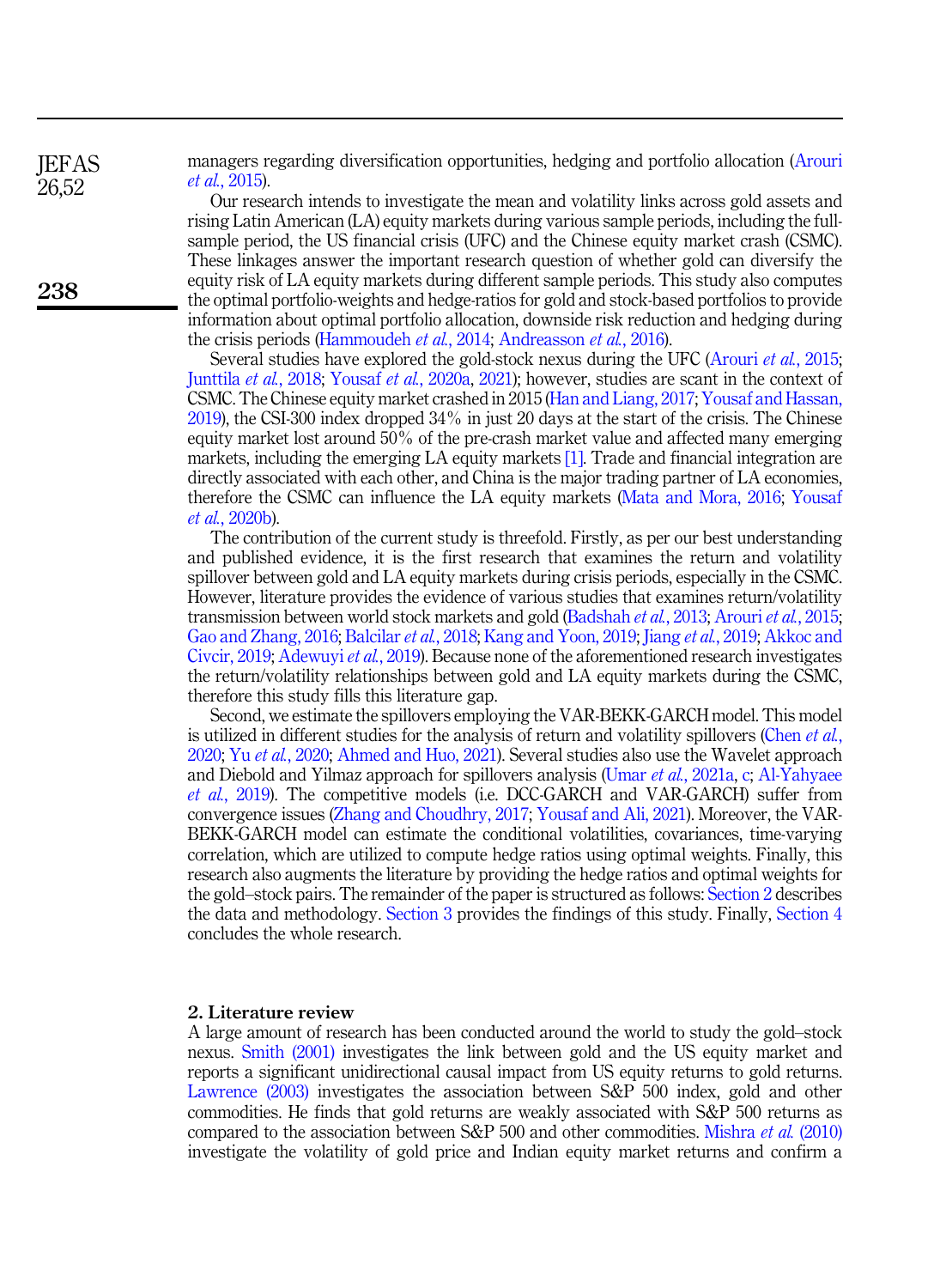bidirectional relationship. [Choi and Hammoudeh \(2010\)](#page-12-15) empirically find that gold and S&P 500 index have a very low correlation.

[Miyazaki and Hamori \(2013\)](#page-13-7) study the links between the equity and gold markets. They find that unidirectional return spillover from equity to gold but report no evidence of volatility spillover between equity to the gold market. Before the crisis, bidirectional causality exists while unidirectional causality in mean and variance exists from equity to gold market after the crisis. In addition to that, [Thuraisamy](#page-13-8) *et al.* (2013) examine the volatility spillover effect between fourteen Asian equity markets to the two commodities gold futures and crude oil markets. The study finds that spillover results of mature and immature markets are different from each other. In mature markets like Japan, volatility effects are transmitted to gold future and crude oil markets from the Japanese equity market. In comparison, the volatility effects are transferred from commodity futures to the equity markets in immature economies. Moreover, there is a presence of a bidirectional volatility transmission during the financial crisis.

During the global financial crisis, [Arouri](#page-12-3) *et al.* (2015) discover a strong presence of return and volatility spillovers between gold and Chinese equity markets. While studying the relationship between gold and stock price of BRICS economies, Raza et al. [\(2016\)](#page-13-9) confirm that the contribution of gold prices to the equity returns is positive. Furthermore, they argued that the relationship is negative for gold and equity markets of Malaysia, Chile, Thailand, Indonesia and Mexico. In line with the studies mentioned above, [Bekiros](#page-12-16) et al. (2017) confirm the diversifier role of gold for BRICS stock markets.

[Vardar](#page-14-9) *et al.* (2018) confirm that volatility is transmitted from developed and emerging equity markets to the gold market. Moreover, [Shakil](#page-13-10) *et al.* (2018), through an autoregressive distributed lag model (ARDL), discovered that gold is useful as a portfolio hedge because it is not affected by the consumer price index. They found that external factors as the financial crisis may be harmful to the consumer price index. Thus, adding a percentage of gold to the investment portfolio may reduce the risk level. Using data from the Turkish equity market, [Akkoc and Civcir \(2019\)](#page-12-11) discovered a significant unidirectional volatility transmission from gold and oil. [Al-Yahyaee](#page-12-14) et al. (2019) find that the precious metals provide more diversification opportunities against the GCC stocks than the energy markets. While studying the Indian equity market, [Maitra and Dawar](#page-13-11) [\(2019\)](#page-13-11) report that the unidirectional return spillover from the commodity to the Indian equity market. [Singhal](#page-13-12) *et al.* (2019) find that international gold prices have a substantial positive impact on Mexican equity prices.

[Yamaka and Maneejuk \(2020\)](#page-14-10) find a stronger integration between gold and Asian stocks markets during the UFC than pre- and post-crisis. While examining the quantile connectedness between BRICS equity markets and gold, [Naeem](#page-13-13) et al. (2020) confirm the diversifier role of gold against the BRICS equity markets. He *et al.* [\(2020\)](#page-12-17) look at the linkages between gold and the US and the China equity markets and report that the US and Chinese equity markets are the net recipients of volatility effects from the gold market. Moreover, the gold market volatility positively (negatively) influences the volatility of the US (China).

[Morema and Bonga-Bonga \(2020\)](#page-13-14) provide evidence of bidirectional volatility spillover between South African equity markets, gold and oil. [Hung and Vo \(2021\)](#page-12-18) report the strong connectedness between oil, gold and equity markets during COVID-19 compared to the pre-pandemic period. [Mensi](#page-13-15) et al. (2021) investigate the asymmetric spillovers between the oil, gold and Chinese equity market and find that the negative return spillover dominates the positive return spillovers. Moreover, the connectedness between these markets varies during UFC, oil-price crash and the pandemic period. According to the aforementioned literature, none of the studies have explored the return and volatility transmissions between the gold

Gold and Latin American equity markets

239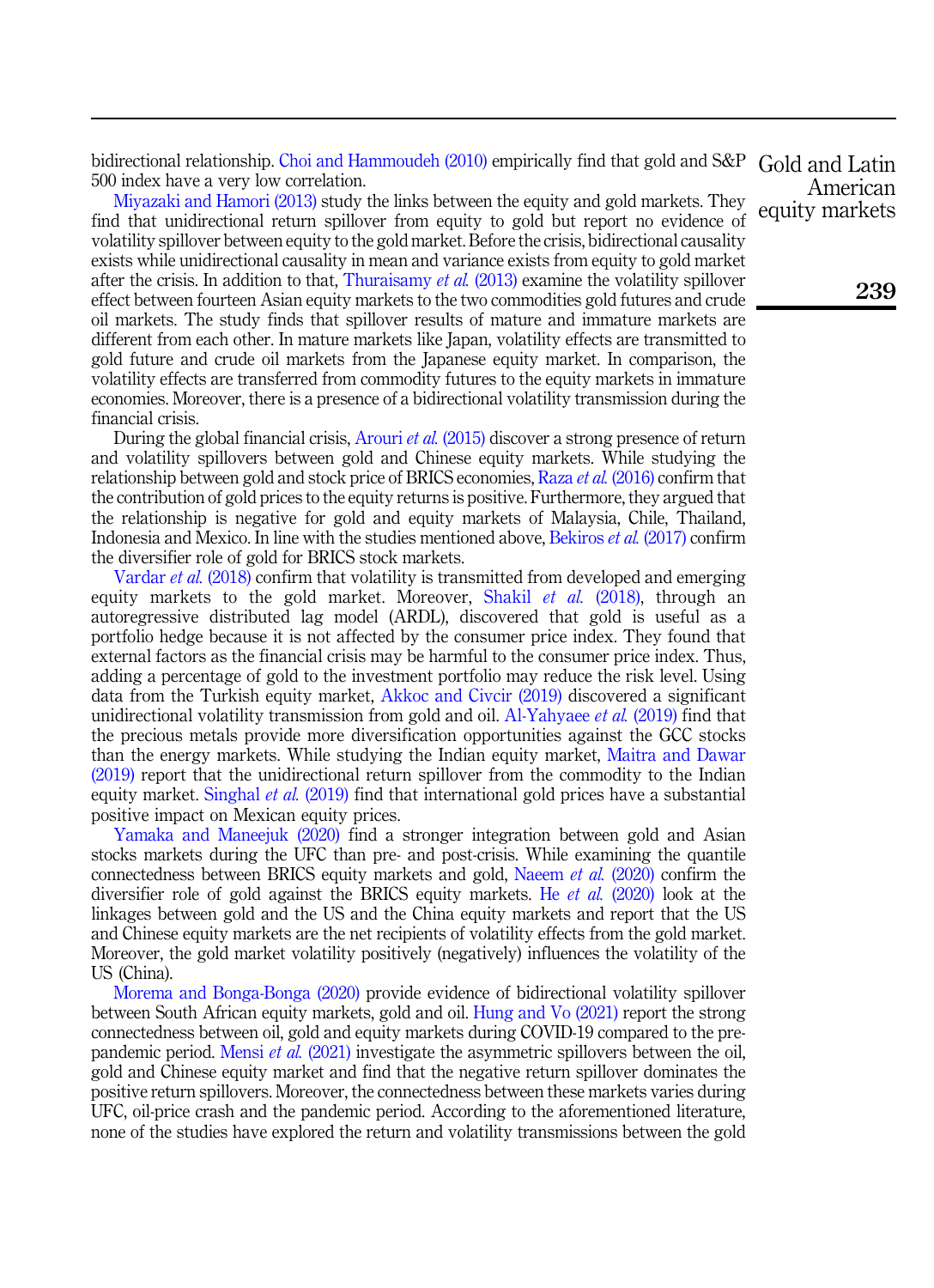and LA equity markets during crises; consequently, this study substantially contributes to the current body of knowledge by filling up the gaps described above.

# <span id="page-3-0"></span>3. Data and methodology

# 3.1 Data

To examine the gold–stock nexus, this study uses daily data from January 2000 to June 2018. Following MSCI emerging market index, this study sample consisted of four emerging LA equity markets: Brazil, Mexico, Chile and Peru. The data is further divided into two subsamples (1) the UFC – which starts in August 2007 and ends in July 2010) and (2) the CSMC – which starts in June 2015 and ends in May 2018. The three-year span is used for each crisis, as used by [Yousaf and Hassan \(2019\).](#page-14-3) On non-trading days, the index value is assumed to be the same as the previous trading day. The data pertaining to equity indices have been extracted from the Data Stream database. To examine spillover between gold and equity returns, the data of daily London gold spot prices (in the US dollars per troy ounce) has been taken from the London Bullion Market Association homepage ([Santill](#page-13-16)á[n Salgado](#page-13-16) et al., 2018).

### 3.2 Methodology

To estimate return and volatility spillover through the VAR-BEKK-GARCH model, the empirical method consists of two parts. In the first part, we use vector autoregression (VAR) for the estimations of return spillovers. In the second part, we apply the BEKK-GARCH model to estimate volatility spillovers, suggested by [Engle and Kroner \(1995\).](#page-12-19) For return spillovers, below are the specifications of the condition mean equation:

$$
R_t = \mu + \varnothing R_{t-1} + e_t \quad \text{with} \quad e_t = H_t^{1/2} \eta_t. \tag{1}
$$

 $R_t = (R_t^x, R_t^y)'$  is the vector of returns on the stock index (S) and gold (G) at time t, respectively.  $\varnothing$  is the 2  $\times$  2 matrix of parameters, which estimate the impact of own lagged and cross return spillovers between S and G series.  $e_t = (e_t^S, e_t^G)'$  is the vector of error terms of the mean  $\binom{6}{t}$ equations for S and G series at time t.  $\eta_t = (\eta_t^S, \eta_t^G)'$  indicates a sequence of identically and

independently distributed random errors.  $H_t =$  $\sqrt{2}$  $\overline{ }$  $\begin{array}{ccc} H_t^S & H_t^{SG} \ H_t^{SG} & H_t^{G} \end{array}$  $\setminus$ | indicates the variance–

covariance matrix of the S and G return series. Besides,  $H_t^{1/2}$  is the  $2 \times 2$  symmetric positive definite matrix.

For volatility spillovers, the full BEKK–GARCH (1,1) is employed, which requires positive definiteness restrictions for  $H_t$ , is given by:

$$
H_t = C'C + A'e_{t-1}e'_{t-1}A + BH_{t-1}B \tag{2}
$$

here C is a lower triangular matrix, whereas the A, B and D are the square-matrices, described as follows:

$$
C = \begin{pmatrix} c_{11} & 0 \\ c_{21} & c_{22} \end{pmatrix}, A = \begin{pmatrix} a_{11} & a_{12} \\ a_{21} & a_{22} \end{pmatrix}, B = \begin{pmatrix} b_{11} & b_{12} \\ b_{21} & b_{22} \end{pmatrix}
$$
(3)

In the above equation, the order of variables is the Stock (1) and Gold (2) for our analysis. The ARCH and GARCH effects are represented by the matrix  $A$  and  $B$ , respectively. More specifically,  $a_{12}$  means that the shock spillover from equity to gold market, and  $b_{12}$  indicates the volatility transmission from the equity to the gold market.

240

**IEFAS** 26,52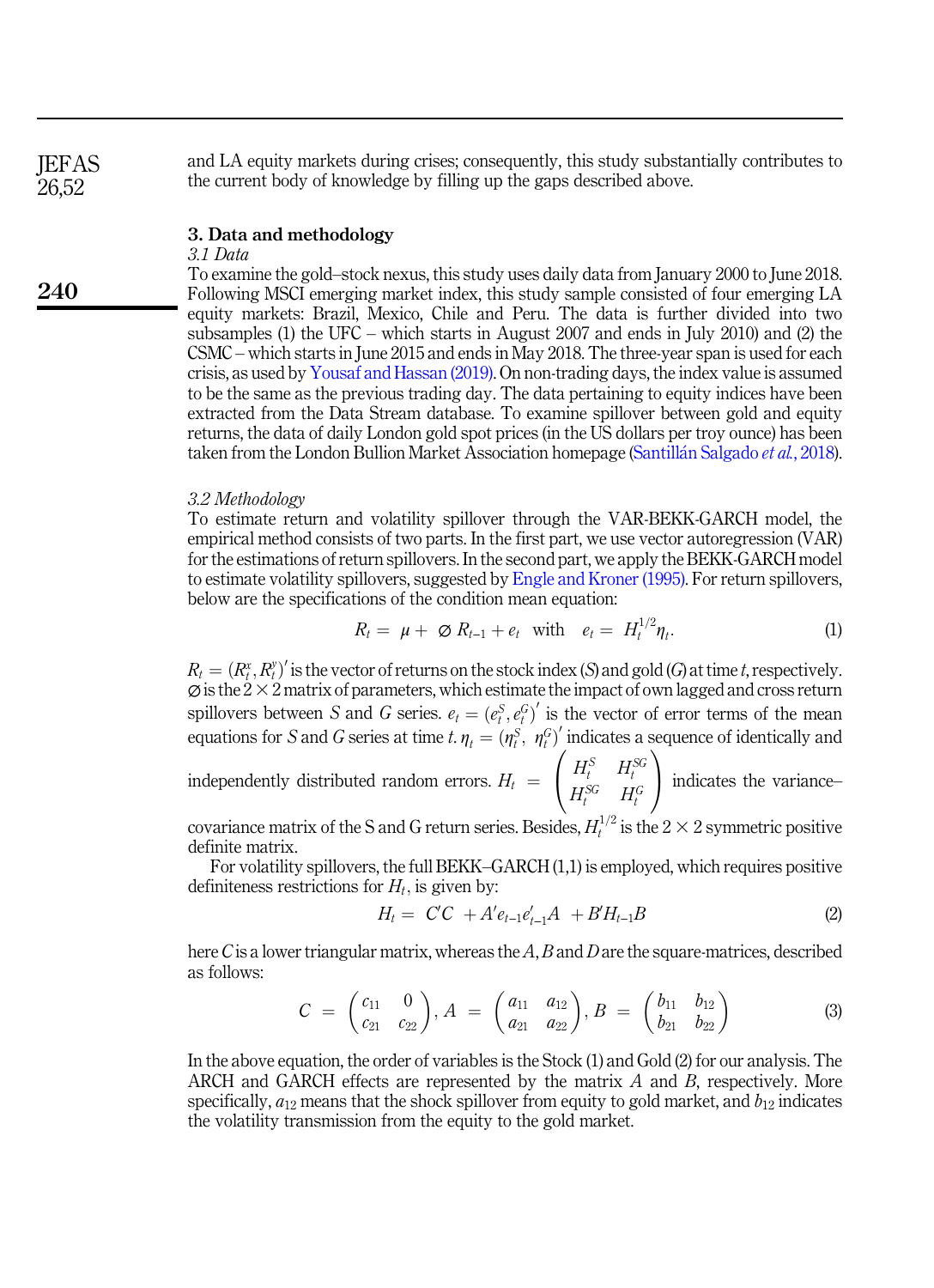The output of the VAR-BEKK-GARCH model is used to compute the optimal portfolio Gold and Latin weights and the subsequent hedge ratios. Consistent with the study of [Kroner and Ng \(1998\)](#page-13-17) the optimal portfolio weight of stock  $(S)$  and gold  $(G)$  is computed as follows:

 $\begin{aligned} w_{SG,t} = \frac{h_{G,t} - h_{SG,t}}{h_{S,t} - 2h_{SG,t} + 1} \end{aligned}$  $h_{S,t} - 2h_{SG,t} + h_{G,t}$ (4)  $w_{SG,t} =$  $\sqrt{2}$  $\overline{J}$  $\mathcal{L}$ 0, If  $W_{SG,t} < 0$  $w_{SG,t}$ , If  $0 \leq w_{SG,t} \leq 1$ 1, If  $w_{SG,t} > 1$ equity markets 241

American

Considering \$1 portfolio of stock and gold,  $w_{SCt}$  represents the weight of stock and  $1-w_{SCt}$  is the weight of gold.  $h_{s}$  represents the conditional covariance between equity and gold,  $h_{s,t}$ and  $h_{g,t}$  indicate the conditional variance of equity and gold, respectively. Following specifications are used to estimate hedge ratio, proposed by [Kroner and Sultan \(1993\):](#page-13-18)

$$
\beta_{SG,t} = \frac{h_{SG,t}}{h_{G,t}}\tag{5}
$$

 $\beta_{\text{sg},t}$  denotes the hedge ratio. A long position in stock can be hedged with a short position in the gold assets.

#### <span id="page-4-0"></span>4. Results

#### 4.1 Descriptive analysis

[Table 1](#page-5-0) shows the full-sample descriptive statistics of gold and equity indices. The complete sample period results reveal that the mean return of the Peru (Mexico) equity market is the highest (lowest). The standard deviation of returns is the highest (lowest) for Brazil (Chile) equity market. The Chile and Peru equity markets provide reasonable returns with comparatively lower risks. Furthermore, the outcome also discloses that the Skewness of all indices is negative, and kurtosis is above 3. Based on Jarque–Bera statistics, the normality hypothesis cannot be rejected for all series. Moreover, the finding provides evidence of the presence of autocorrelation for all series. Lastly, all series exhibit strong evidence of the ARCH effect; therefore, we can apply GARCH models. To ascertain the stationarity of the series, the Augmented Dickey–Fuller (ADF) test and Phillip–Perron test are applied, and results of the unit root test are reported in [Table 2](#page-6-0). Each test is applied three times, with "no constant and trend", "constant" and "constant and trend". The findings depict that all series are significant while applying ADF and Phillip–Perron test; thus, there is no evidence of stationarity in any series.

#### 4.2 Results of spillover b/w gold assets and Latin American equity markets

4.2.1 Full-sample results. [Table 3](#page-7-0) shows the results of the spillovers between gold and LA equity markets. The lagged returns are significant in Chile, Mexico and Peru equity markets, implying that the historical returns help determine the current returns in these three markets. As far as the gold market is concerned, past returns do not influence the current returns. The outcome reveals unidirectional return spillover from Brazil, Chile and Peru equity markets to the gold market.

Refer to the variance equation, the lagged shocks and volatility have a significant influence on the recent conditional volatility, and results are consistent across all indices. The impact of the series own past volatility is higher than that of series own past shocks in equity markets of LA, suggesting that past volatility is a more important predictor of the current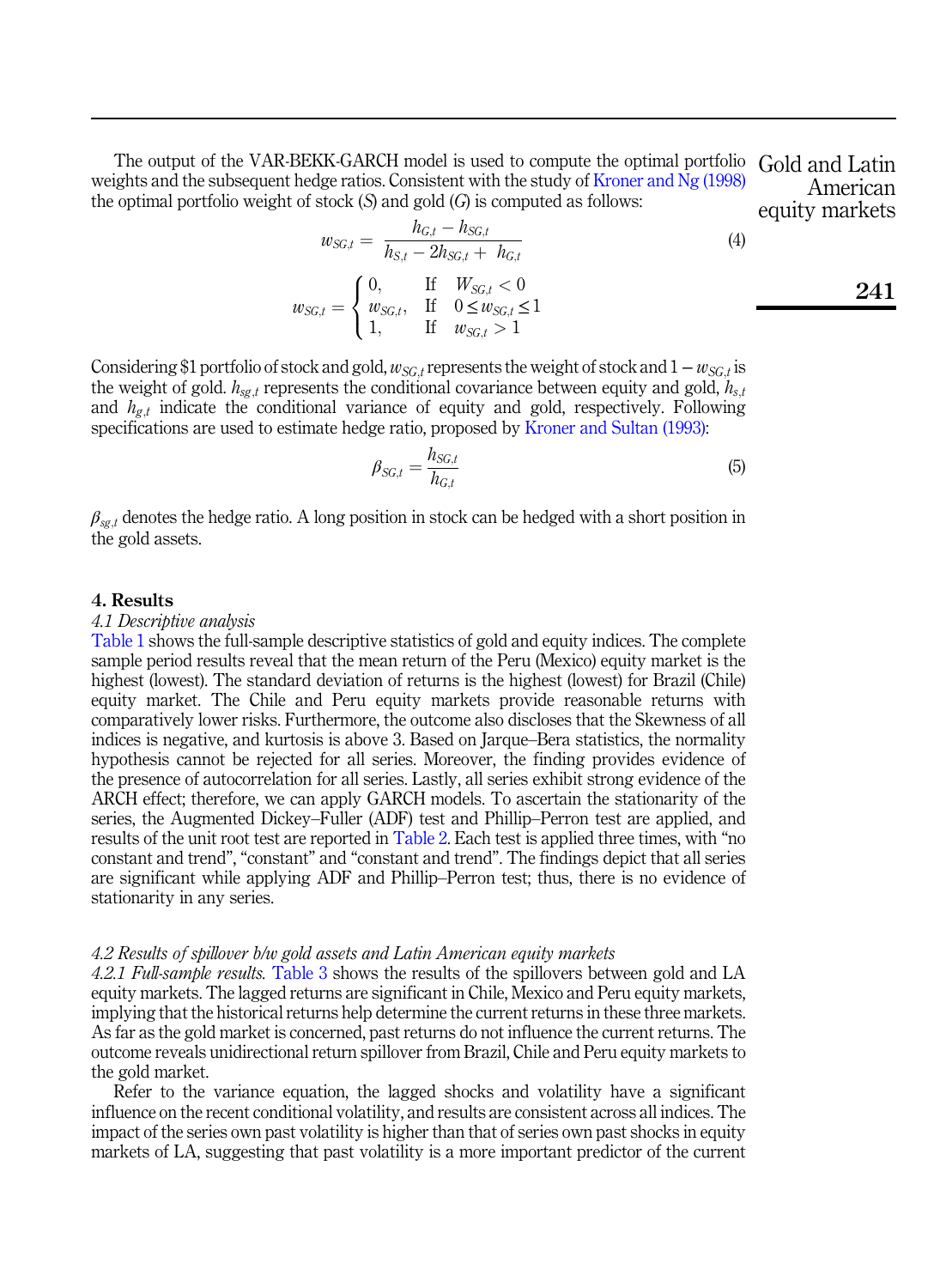<span id="page-5-0"></span>

| JEFAS<br>26,52                 | ARCH test<br>139.59***<br>191.18***<br>657.11***<br>109.13***<br>120.56***                                                                                                                                                                                                                                         |
|--------------------------------|--------------------------------------------------------------------------------------------------------------------------------------------------------------------------------------------------------------------------------------------------------------------------------------------------------------------|
| 242                            | 22.883***<br>98.708***<br>16.815***<br>184.18***<br>290.68***<br>Q-stat                                                                                                                                                                                                                                            |
|                                | Note(s): "Max-Maximum, Min-Minimum, Std. Dev-Standard deviation, Q Stat-Ljung-Box Q statistics. BRAZ, Brazil; CHIL, Chile; MEXI, Mexico. Values in parentheses<br>are the p-values. **** indicate the statistical significance at<br>Jarque-Bera<br>5519.26***<br>28,023***<br>19,828***<br>5995.5***<br>3531.0*** |
|                                | Kurtosis<br>14.7773<br>8.2175<br>12.9329<br>7.1763<br>8.4611                                                                                                                                                                                                                                                       |
|                                | Skewness<br>$-0.43896$<br>$-0.24309$<br>$-0.10695$<br>$-0.03744$<br>$-0.1772$                                                                                                                                                                                                                                      |
|                                | Std. Dev<br>0.00979<br>0.01355<br>0.01119<br>0.01288<br>0.01790                                                                                                                                                                                                                                                    |
|                                | $-0.09596$<br>$-0.08490$<br>$-0.14116$<br>$-0.13291$<br>$-0.08267$<br>Мin                                                                                                                                                                                                                                          |
|                                | 0.12815<br>0.13678<br>0.10440<br>0.11784<br>0.06841<br>Max                                                                                                                                                                                                                                                         |
|                                | Median<br>$\begin{array}{l} 0.00090 \\ 0.00060 \\ 0.00060 \\ 0.00061 \\ 0.00041 \\ 0.0041 \\ \end{array}$                                                                                                                                                                                                          |
|                                | $0.00057$<br>$0.00035$<br>0.00046<br>$0.00031$<br>$0.00041$<br>Mean                                                                                                                                                                                                                                                |
| Table 1.<br>Summary statistics | <b>BRAZ<br/>MEXI<br/>BRAZ<br/>BRAZ</b>                                                                                                                                                                                                                                                                             |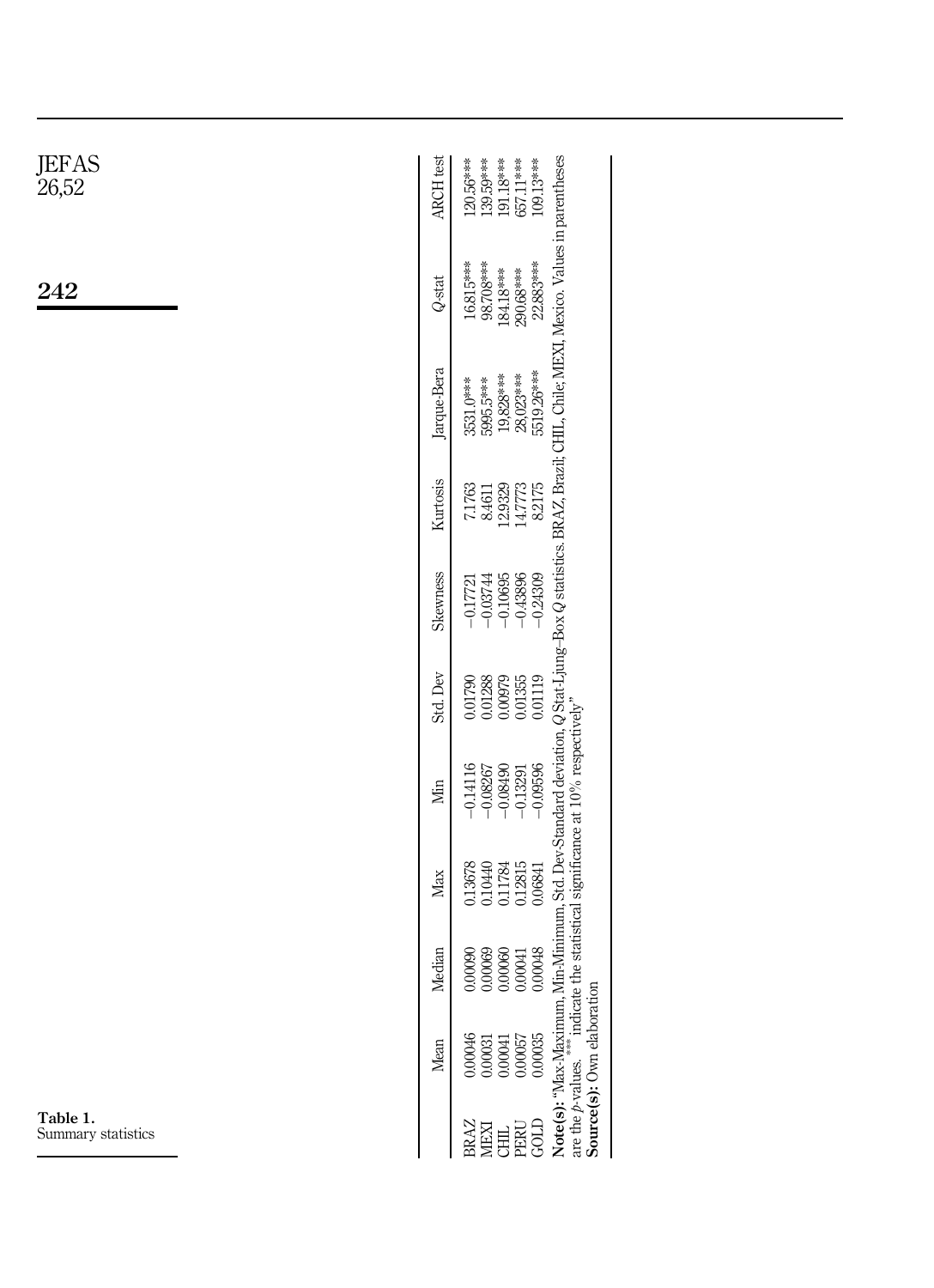<span id="page-6-0"></span>

|             |                                   | ADF test  |                                                                                                            |           | PP-test    |                    | Gold and Latin              |
|-------------|-----------------------------------|-----------|------------------------------------------------------------------------------------------------------------|-----------|------------|--------------------|-----------------------------|
|             | None                              | Constant  | Constant and trend                                                                                         | None      | Constant   | Constant and trend | American                    |
| <b>BRAZ</b> | $-66.352$                         | $-66.39$  | $-66.388$                                                                                                  | $-66.287$ | $-66.3303$ | $-66.328$          | equity markets              |
| MEXI        | $-47.81$                          | $-47.844$ | $-47.84$                                                                                                   | $-60.31$  | $-60.3353$ | $-60.329$          |                             |
| <b>CHIL</b> | $-57.259$                         | $-57.34$  | $-57.336$                                                                                                  | $-56.931$ | $-56.9878$ | $-56.982$          |                             |
| <b>PERU</b> | $-29.73$                          | $-29.818$ | $-29.833$                                                                                                  | $-57.468$ | $-57.2741$ | $-57.259$          |                             |
| GOLD        | $-66.741$                         | $-66.801$ | $-66.811$                                                                                                  | $-66.743$ | $-66.8028$ | $-66.8142$         | 243                         |
|             |                                   |           | Note(s): "ADF-Augmented Dickey-Fuller test. PP test-Phillips-Perron test. BRAZ, Brazil; CHIL, Chile; MEXI, |           |            |                    |                             |
| Mexico"     | <b>Source(s):</b> Own elaboration |           |                                                                                                            |           |            |                    | Table 2.<br>Unit root tests |

volatility in equity markets. Furthermore, the past own shocks and volatility of gold have a significant impact on its conditional volatility. In addition to that, the lagged shocks of the gold market significantly and negatively affect all equity markets. Interestingly, the past shocks of the Mexican equity market also influence the volatility of gold markets. It proposes that the past shocks of Mexico are important in forecasting the gold market.

The results confirm unidirectional volatility spillover from the gold to Chile, Brazil and Mexico stock markets, suggesting that the gold market volatility is useful in forecasting the volatility of Brazil, Chile and Mexico equity markets. However, the bidirectional volatility transmission is observed between gold and the Peru equity markets, proposing that both markets are highly connected, and their portfolio provides no diversification.

4.2.2 US financial crisis period results. For the sample period of UFC, the results of returns and volatility linkages are reported in [Table 4](#page-8-0). The past returns of Chile and Peru significantly influence their current returns, showing the forecasting power of Chile and Peru's past returns. In contrast, the lagged gold returns do not affect the current gold returns. The result reports unidirectional return spillover from the Brazil and Peru equity markets to the gold market, suggesting that these equity markets are useful in forecasting the gold market.

The lagged volatility(shocks) has a (in)significant effect on the contemporaneous volatility in the equity markets, and the findings are consistent across all equity indices, suggesting that the past volatility of LA equity markets is an important determinant of their current volatility. In contrast, the current volatility of gold is significantly influenced by its lagged shocks and volatility, suggesting that past shocks and volatility are significant in determining the current volatility of the gold market during the UFC.

The results indicate bidirectional volatility transmission between equity markets of Brazil and Chile and the gold, therefore highlighting that the portfolios of gold and these two equity markets provide no opportunities for diversifications. However, the volatility linkages are not significant between the gold and equity markets of Mexico and Peru. The findings outline that the maximum benefits of diversification can be derived by adding gold in the undiversified portfolios of Mexico and Peru during the UFC.

4.2.3 Chinese equity market crash results. [Table 5](#page-9-0) displays the results of return and volatility linkages between gold and LA equity markets in the CSMC. Their past returns have a significant influence on the current returns of Peru, Chile and Mexico equity markets. In contrast, the lagged gold returns are not significant, indicating that past returns of gold are not useful in forecasting current gold returns. The cross-market return spillover is unidirectional only from gold to the Mexican equity market, suggesting that returns of the Mexican equity market can be predicted using the gold market during the CSMC.

Refers to the variance equation, past shocks and volatility have a significant effect on the current volatility in all the equity markets. Additionally, current conditional volatility is also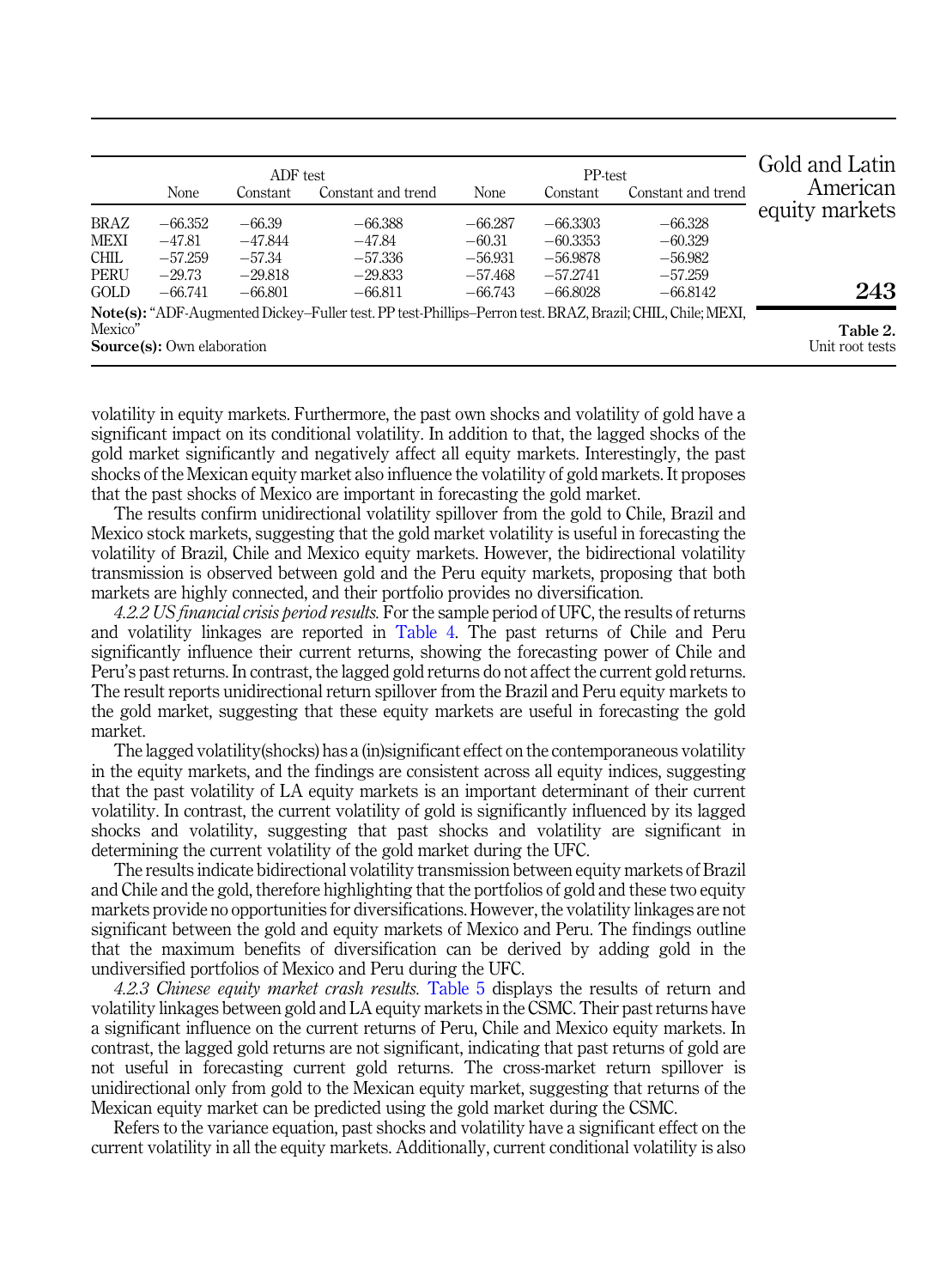<span id="page-7-0"></span>

| <b>JEFAS</b><br>26,52                                                       | GOLD        | 0.104*** [0.000]<br>$-0.014$ [0.442]<br>$0.000$ $[0.122]$                        | $0.001***$ [0.000]<br>0.178*** [0.000]<br>0.077*** [0.000]<br>0.012** [0.019]<br>$0.035$ $[0.105]$                            | 15.437 [0.750]<br>14.156 $[0.822]$                                                                                                                                                                                                                                                                                                                                                                                                                                                                                                                                             |  |
|-----------------------------------------------------------------------------|-------------|----------------------------------------------------------------------------------|-------------------------------------------------------------------------------------------------------------------------------|--------------------------------------------------------------------------------------------------------------------------------------------------------------------------------------------------------------------------------------------------------------------------------------------------------------------------------------------------------------------------------------------------------------------------------------------------------------------------------------------------------------------------------------------------------------------------------|--|
| 244                                                                         | PERU        | 0.001 *** [0.000]<br>0.176*** [0.000]<br>0.007 [0.486]                           | 0.001 *** [0.000]<br>$0.284***$ [0.000]<br>0.923*** [0.000]<br>$-0.091***$ [0.000]<br>$0.022**$ [0.016]                       | 79.404 *** [0.000]<br>20.815 [0.408]<br>30426.09<br>$-11.972$<br>$-11.861$                                                                                                                                                                                                                                                                                                                                                                                                                                                                                                     |  |
|                                                                             | GOLD        | 0.045*** [0.000]<br>0.000 [0.132]<br>0.001 [0.940]                               | 0.001 *** [0.000]<br>0.964*** [0.000]<br>$0.226***$ [0.000]<br>0.056** [0.041]<br>0.000 [0.980]                               | 9.468 [0.976]<br>15.078 [0.771]                                                                                                                                                                                                                                                                                                                                                                                                                                                                                                                                                |  |
|                                                                             | MEXI        | 0.074*** [0.000]<br>$0.009***[0.000]$<br>$0.001 * 0.079$                         | 0.963*** [0.000]<br>0.001 *** [0.000]<br>$-0.051***$ [0.004]<br>0.018*** [0.000]<br>0.089*** [0.000]                          | 21.363 [0.375]<br>11.596 [0.929]<br>30328.38<br>$-11.938$<br>$-12.054$                                                                                                                                                                                                                                                                                                                                                                                                                                                                                                         |  |
|                                                                             | GOLD        | $0.000*$ [0.095]<br>$0.030*$ [0.096]<br>$-0.001$ [0.961]                         | 0.970*** [0.000]<br>0.001 *** [0.000]<br>$0.209***$ [0.000]<br>0.017 [0.635]<br>0.000 [0.916]                                 | 14.519 [0.803]<br>11.369 [0.936]                                                                                                                                                                                                                                                                                                                                                                                                                                                                                                                                               |  |
|                                                                             | GЩ          | $0.175***$ [0.000]<br>0.001 *** [0.006]<br>0.003 [0.790]                         | 0.001 *** [0.000]<br>$-0.047***$ [0.003]<br>0.927*** [0.000]<br>0.014*** [0.004]<br>$0.201***$ [0.000]                        | 18.218 [0.573]<br>14.272 [0.816]<br>31417.05<br>$-12.582$<br>$-12.472$                                                                                                                                                                                                                                                                                                                                                                                                                                                                                                         |  |
|                                                                             | GOLD        | 0.044 *** [0.000]<br>$0.000*$ [0.061]<br>$0.002$ [0.914]                         | $0.001***$ [0.000]<br>0.211*** [0.000]<br>0.970*** [0.000]<br>0.022 [0.210]<br>0.002 [0.471]                                  | 15.079 [0.771]<br>10.835 [0.950]                                                                                                                                                                                                                                                                                                                                                                                                                                                                                                                                               |  |
| Table 3.<br>Estimates of bivariate<br>VAR-BEKK-GARCH<br>for gold assets and | <b>BRAZ</b> | $0.003$ $[0.900]$<br>$0.009$ $[0.598]$<br>0.000 [0.24]<br>Panel A: Mean equation | $0.003***00.000$<br>0.957*** [0.000<br>0.111*** [0.000<br>Panel B: Variance equation<br>$-0.039*$ [0.089]<br>$0.014*$ [0.060] | Note(s): "AIC and SIC criteria are used to identify the number of lags for VAR. Q(12) and Q <sup>2</sup> (12) are the Ljung-Box Q statistics of order 12 for autocorrelation applied to<br>the standardized and squared standardized residuals respectively. BRAZ, Brazil; CHII., Chile; MEXI, Mexico. For brevity, one constant coefficient of variance equation is not reported. $\rho$ -values are shown in the parenthe<br>$\mathbf{d}$<br>Source(s): Own elaboration<br>29.859* [0.072<br>18.611 [0.547<br>Panel D: Diagnostic tests<br>$-11.118$<br>$-11.224$<br>28294.7 |  |
| Latin American<br>markets during full-<br>sample period                     |             | Constant<br>$\delta_{\rm L}^{\rm L}$                                             | Constant<br>$(e_{t-1}^S)$                                                                                                     | 04121<br>Logi                                                                                                                                                                                                                                                                                                                                                                                                                                                                                                                                                                  |  |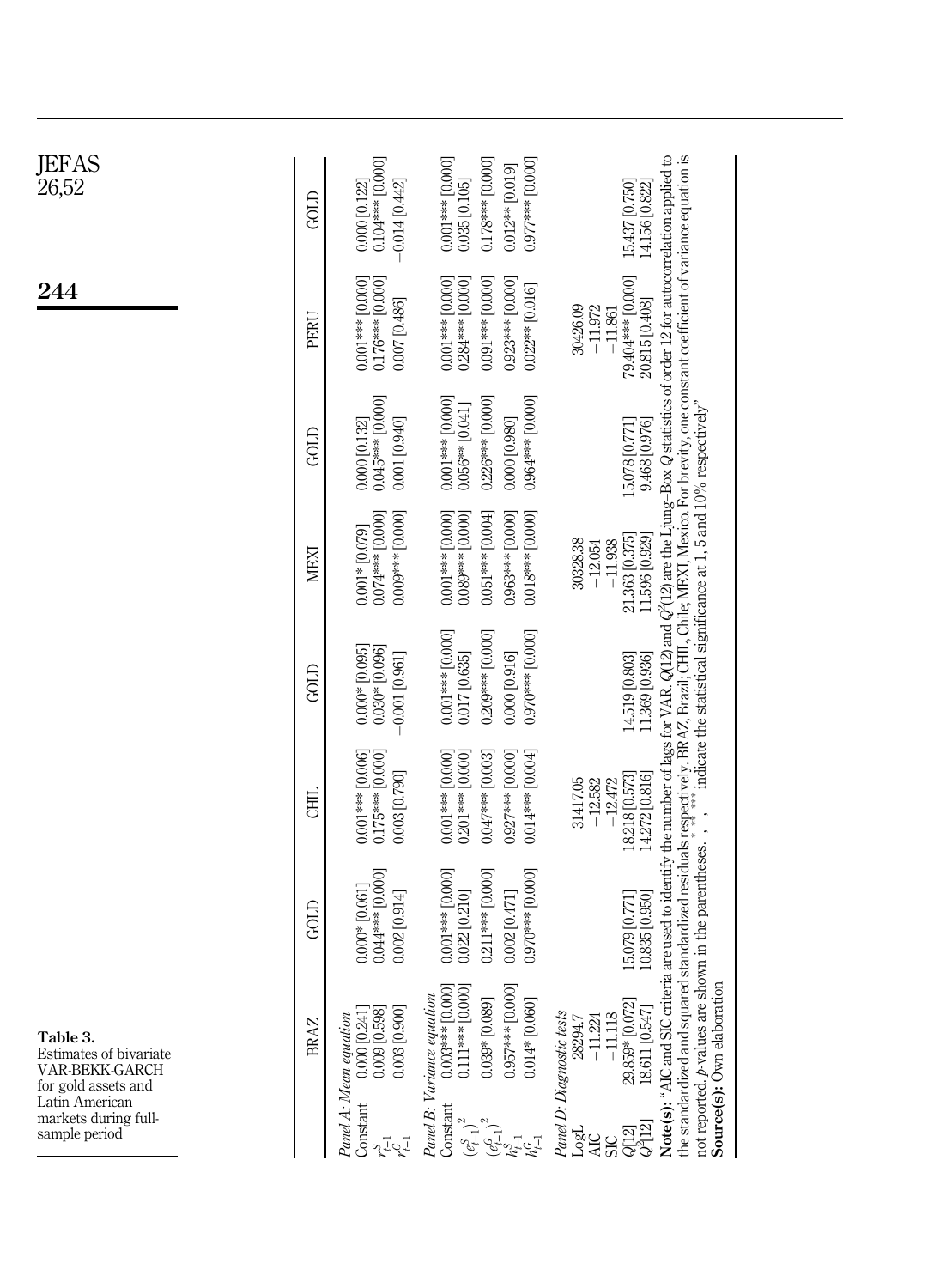<span id="page-8-0"></span>

|                           | <b>BRAZ</b>                                                                                                                                                    | GOLD                                                                                                              | CHIL                                                                                          | GOLD                                                                                                    | MEXI                                                                                         | GOLD                                                                                          | PERU                                                                                                                                                                                                                                                                                                                                                                                                                                                                                                       | GOLD                                                                                        |
|---------------------------|----------------------------------------------------------------------------------------------------------------------------------------------------------------|-------------------------------------------------------------------------------------------------------------------|-----------------------------------------------------------------------------------------------|---------------------------------------------------------------------------------------------------------|----------------------------------------------------------------------------------------------|-----------------------------------------------------------------------------------------------|------------------------------------------------------------------------------------------------------------------------------------------------------------------------------------------------------------------------------------------------------------------------------------------------------------------------------------------------------------------------------------------------------------------------------------------------------------------------------------------------------------|---------------------------------------------------------------------------------------------|
| Constant<br>$r_{\pm}^{2}$ | 0.33 [0.484]<br>0.001 [0.208]<br>0.000 [0.991]<br>Panel A: Mean equation                                                                                       | 0.108*** [0.000]<br>$0.001*$ [0.066]<br>0.036 [0.290]                                                             | $0.165***$ [0.000]<br>$-0.013$ [0.554]<br>0.000 [0.168]                                       | $0.001**$ [0.037]<br>0.054 [0.140]<br>0.038 [0.286]                                                     | 0.000 [0.504]<br>$0.033$ [0.298]<br>0.014 [0.664]                                            | $0.001 * [0.069]$<br>0.067 [0.508]<br>$0.026$ [0.519]                                         | 0.174*** [0.000]<br>$-0.020$ [0.460]<br>$-0.001$ [0.147]                                                                                                                                                                                                                                                                                                                                                                                                                                                   | 0.086*** [0.005]<br>0.014 [0.673]<br>0.001 [0.105]                                          |
| Constant<br>$(e_{t-1}^S)$ | 0.047*** [0.000<br>0.084 *** [0.000]<br>$-0.201*** 0.000$<br>Panel B: Variance equation<br>$\begin{array}{c} 0.001 \; [0.580] \\ 0.043 \; [0.289] \end{array}$ | $0.105***$ [0.002]<br>$-0.069***$ [0.000]<br>$-0.021***$ [0.000]<br>0.975*** [0.000]<br>0.000 [0.991]             | 0.920*** [0.000]<br>0.041*** [0.000]<br>$-0.137***$ [0.000]<br>0.089 [0.548]<br>0.001 [0.230] | 0.968*** [0.000]<br>0.001 *** [0.000]<br>$0.196***$ [0.000]<br>$-0.078***$ [0.001]<br>$-0.022*$ [0.062] | $-0.001***[0.000]$<br>0.065 [0.439]<br>0.960*** [0.000]<br>0.011 [0.867]<br>$-0.011$ [0.693] | 0.960*** [0.000]<br>0.221 *** [0.000]<br>$-0.104**$ [0.018]<br>0.011 [0.509]<br>0.001 [0.268] | 0.003*** [0.000]<br>0.903*** [0.000]<br>$-0.015 [0.425]$<br>0.180 [0.200]<br>$-0.097$ [0.189]                                                                                                                                                                                                                                                                                                                                                                                                              | 0.975*** [0.000]<br>0.167*** [0.009]<br>$-0.047*$ [0.075]<br>0.014 [0.127]<br>0.001 [0.822] |
| LogL<br><b>AIC</b>        | Source(s): Own elaboratio<br>16.385 [0.692]<br>28.156 [0.105]<br>Panel D: Diagnostic tests<br>$-10.062$<br>4214.10<br>$-9.574$                                 | not reported. $p$ -values are shown in the parentheses. $\hat{p}$ , $\hat{p}$<br>25.419 [0.185]<br>15.196 [0.765] | 17.911 [0.593]<br>7.756 [0.993]<br>$-10.740$<br>$-11.228$<br>4671.97                          | 24.793 [0.209]<br>16.072 [0.712]                                                                        | 29.011 [0.187]<br>15.775 [0.730]<br>$-10.142$<br>$-10.630$<br>4425.18                        | 24.297 [0.229]<br>15.133 [0.768]                                                              | Note(s): "AIC and SIC criteria are used to identify the number of lags for VAR. Q(12) and Q <sup>2</sup> (12) are the Ljung-Box Q statistics of order 12 for autocorrelation applied to<br>the standardized and squared standardized residuals respectively. BRAZ, Brazil; CHIL, Chile; MEXI, Mexico. For brevity, one constant ocefficient of variance equation is<br>not reported. <i>b</i> -values are shown in the parentheses<br>12.946 [0.879]<br>16.502 [0.685]<br>$-10.372$<br>4316.34<br>$-9.884$ | 15.669 [0.736]<br>27.349 [0.125]                                                            |
|                           |                                                                                                                                                                |                                                                                                                   |                                                                                               |                                                                                                         |                                                                                              |                                                                                               |                                                                                                                                                                                                                                                                                                                                                                                                                                                                                                            |                                                                                             |

Gold and Latin American equity markets

245

Table 4. Estimates of bivariate VAR-BEKK-GARCH for gold assets and Latin American equity markets during US financial crisis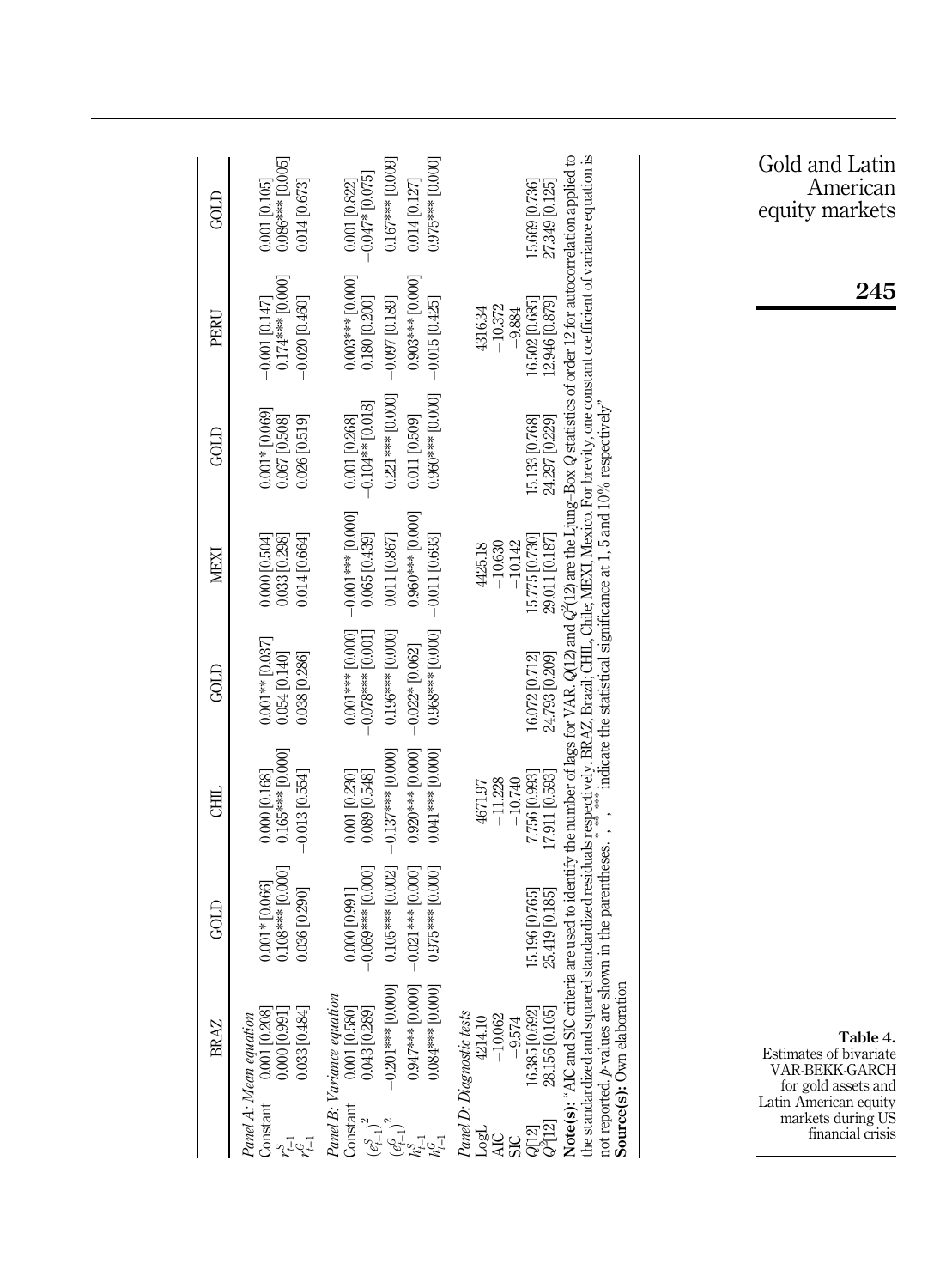<span id="page-9-0"></span>

| JEFAS<br>26,52                                                                                       | GOLD        | $-0.011$ [0.776]<br>$0.099$ $[0.153]$<br>0.000 [0.794]                                | 0.989*** [0.000]<br>$0.100***$ [0.001]<br>0.001 *** [0.001]<br>0.091 ** [0.046]<br>$-0.027$ [0.224]                          | 23.373 [0.270]<br>12.138 [0.911]                                                                                                                                                                                                                                                                                                                                                                                                                                                                               |
|------------------------------------------------------------------------------------------------------|-------------|---------------------------------------------------------------------------------------|------------------------------------------------------------------------------------------------------------------------------|----------------------------------------------------------------------------------------------------------------------------------------------------------------------------------------------------------------------------------------------------------------------------------------------------------------------------------------------------------------------------------------------------------------------------------------------------------------------------------------------------------------|
| 246                                                                                                  | PERU        | 0.108*** [0.001]<br>$0.000**00.039$<br>0.035 [0.318]                                  | 0.001 *** [0.000]<br>$-0.241***$ [0.000]<br>0.893*** [0.000]<br>0.144*** [0.000]<br>$0.056**$ [0.042]                        | Note(s): "The number of lags for VAR is decided using AIC and SIC criteria. The Ljung-Box Q statistics of order 12 for autocorrelation are represented by Q(12) and<br>$Q^2(12)$ and are applied to the standardized and squared standardized residuals respectively. BRAZ, Brazil; CHIL, Chile; MEXI, Mexico. For brevity, one constant coefficient of variance equation is not reported. p-values<br>$\operatorname{respectively}$<br>29.104* [0.085]<br>14.107 [0.825]<br>$-13.127$<br>$-12.640$<br>5309.86 |
|                                                                                                      | GOLD        | $-0.009$ [0.831]<br>$\begin{array}{c} 0.000 \ [0.724] \\ 0.038 \ [0.228] \end{array}$ | $0.123***$ [0.000]<br>0.984 *** [0.000]<br>$-0.035$ [0.232]<br>0.000 [0.988]<br>$0.069$ $[0.135]$                            | 21.347 [0.376]<br>14.321 [0.813]                                                                                                                                                                                                                                                                                                                                                                                                                                                                               |
|                                                                                                      | MEXI        | $0.072**$ [0.050]<br>$0.057*$ [0.077]<br>0.000 [0.879]                                | 0.003*** [0.000]<br>0.788*** [0.000]<br>$0.335***$ [0.000]<br>$-0.069*$ [0.095]<br>$-0.019$ [0.493]                          | 26.142 [0.161]<br>16.206 [0.703]<br>$-13.454$<br>$-12.967$<br>5381.54                                                                                                                                                                                                                                                                                                                                                                                                                                          |
|                                                                                                      | GOLD        | $-0.007$ [0.822]<br>$0.000$ $[0.886]$<br>$0.050$ $[0.204]$                            | 0.114*** [0.000]<br>0.990*** [0.000]<br>$-0.016$ [0.604]<br>0.000 [0.991]<br>0.048 [0.279]                                   | 21.160 [0.387]<br>16.875 [0.661]                                                                                                                                                                                                                                                                                                                                                                                                                                                                               |
|                                                                                                      | <b>CHIL</b> | $0.201***$ [0.000]<br>0.000 [0.415]<br>0.005 [0.828]                                  | 0.818*** [0.000]<br>0.493*** [0.002]<br>$-0.068**$ [0.042]<br>0.002*[0.053]<br>$0.004$ [0.551]                               | 22.989 [0.289]<br>30.302 [0.122]<br>$-13.005$<br>$-13.492$<br>5425.02                                                                                                                                                                                                                                                                                                                                                                                                                                          |
|                                                                                                      | GOLD        | $-0.008$ [0.845]<br>0.000 [0.863]<br>0.011 [0.597]                                    | 0.992*** [0.000]<br>0.020* [0.070]<br>$0.066*$ [0.088]<br>0.000 [0.987]<br>0.012 0.497                                       | 21.209 [0.384]<br>17.283 [0.634]                                                                                                                                                                                                                                                                                                                                                                                                                                                                               |
| Table 5.<br>Estimates of bivariate<br>VAR-BEKK-GARCH<br>for gold assets and<br>Latin American equity | <b>BRAZ</b> | $-0.020$ [0.752]<br>0.000 [0.367<br>Panel A: Mean equation<br>0.010 [0.78]            | 0.501 *** [0.002]<br>0.886*** [0.000<br>$0.217**$ [0.019]<br>Panel B: Variance equation<br>0.003 [0.133]<br>$-0.017$ [0.572] | Source(s): Own elaboration<br>25.172 [0.194]<br>17.248 [0.636]<br>Panel D: Diagnostic tests<br>$-12.185$<br>$-11.698$<br>4895.23                                                                                                                                                                                                                                                                                                                                                                               |
| markets during<br>Chinese equity<br>market crash                                                     |             | Constant<br>لكمحراث                                                                   | Constant<br>$(e_{t-1}^S)$                                                                                                    | gd                                                                                                                                                                                                                                                                                                                                                                                                                                                                                                             |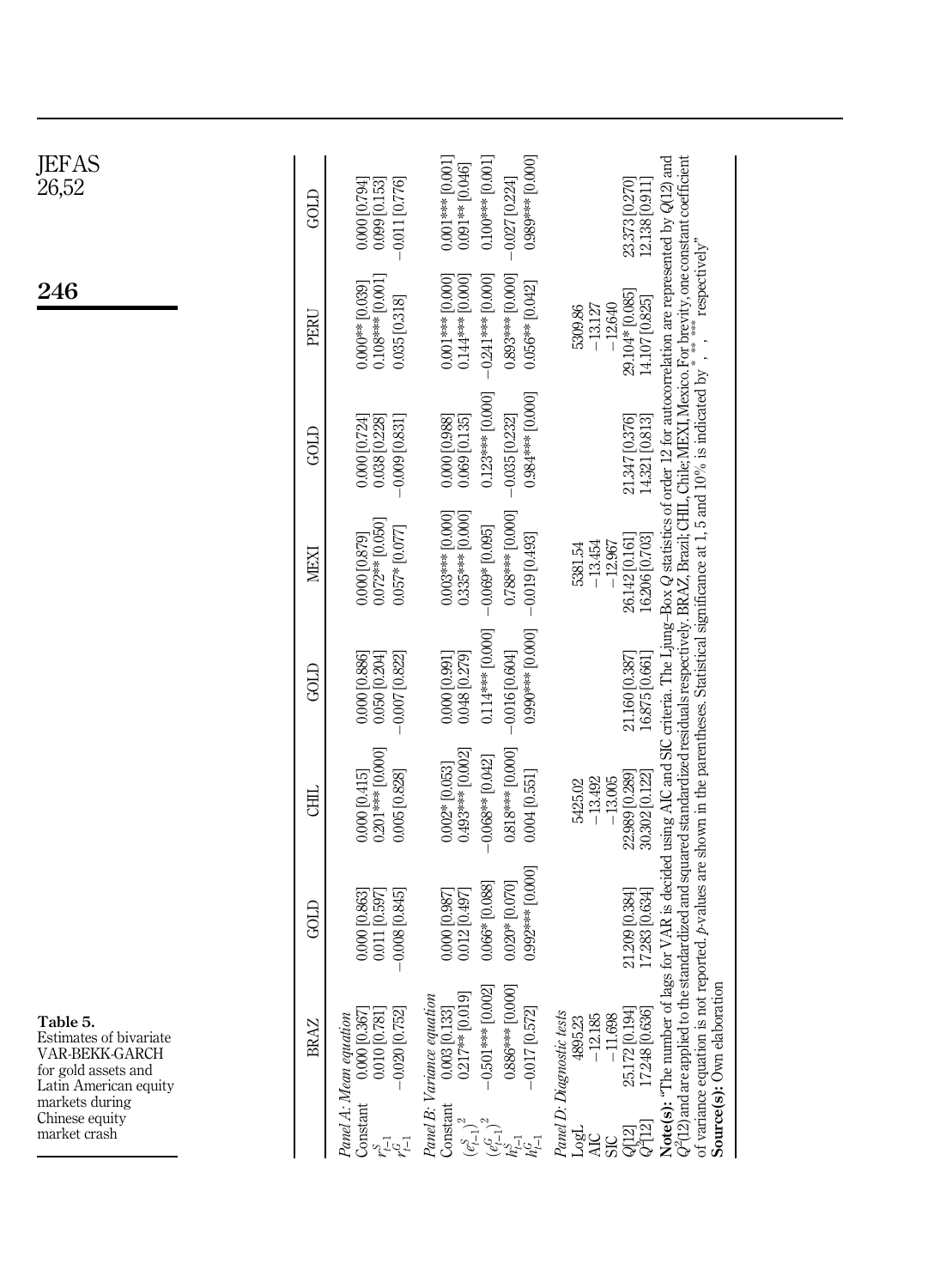influenced by past volatility and shock in the gold market. The findings of the research Gold and Latin signify the important role of past volatility as the determinant of current volatility during the CSMC. The cross-market shock spillover is unidirectional from the gold to Brazil, Chile and Mexico equity markets, whereas bidirectional between the gold and Peru equity market during the CSMC. The cross-market volatility spillover is unidirectional from Brazil to gold, and gold to Peru during the CSMC. Moreover, the volatility linkages are not significant between the gold and equity markets of Chile and Mexico, therefore investors are suggested to add gold in their equity portfolios of Chile and Mexico during the CSMC in order to obtain maximum benefits of diversification.

# 4.3 Optimal weights and hedge ratios

Hedge ratios and optimal weights across all pairs are reported in Table 6. In the full-sample period, for BRAZ/GOLD(CHIL/GOLD) pair, the optimal weight is 0.29(0.59), indicating that, for a \$1 portfolio, investors should invest 29(59) cents in the Brazilian (Chile) equity market and the remaining amount in gold. For the pairs of MEXI/GOLD and PERU/GOLD, it is suggested to allocate 48 cents in the Mexico and Peru equity markets and the remaining 52 cents in the gold market during the full-sample period.

The optimal weights for BRAZ/GOLD and CHIL/GOLD pairs are higher during the UFC than CSMC. For the gold-stock portfolio, it is suggested that investors decrease (increase) the weight of gold for the equity portfolios of Brazil and Chile during the UFC (the CSMC). In contrast, the optimal weights are higher for the MEXI/GOLD and PERU/GOLD pairs during the CSMC compared to the UFC, proposing that, for the portfolio of gold-stock, the portfolio managers increase (decrease) the weight of gold during the UFC (the CSMC).

For the full-sample, the hedge ratio is 0.06 for the BRAZ/GOLD pair, suggesting that a \$1 long position in Brazilian stocks can be hedged with the short position of 6 cents in the gold during the full-sample period. During the full-sample period and the UFC, the lowest hedging ratio is observed in the pair of CHIL/GOLD, therefore the cheapest hedging strategy is the CHIL/GOLD. However, the highest hedging ratio is reported for the PERU/GOLD pair, therefore the expensive hedging strategy is the PERU/GOLD during the full-sample period and the UFC. In contrast, during the CSMC, the cheapest hedging strategy is the MEXI/GOLD and the expensive hedging strategy is the PERU/GOLD. Overall, these optimal weights and hedge ratios vary across the sample periods, requiring investors to adjust their portfolio allocation and hedging strategy, specifically during the crisis period to get maximum benefits from their portfolios of gold and LA equity markets.

|                      | BRAZ/GOLD                                                                                                                                              | CHIL/GOLD | <b>MEXI/GOLD</b> | PERU/GOLD |                                             |
|----------------------|--------------------------------------------------------------------------------------------------------------------------------------------------------|-----------|------------------|-----------|---------------------------------------------|
| Full-sample period   |                                                                                                                                                        |           |                  |           |                                             |
| $w_t^{SG}$           | 0.29                                                                                                                                                   | 0.59      | 0.48             | 0.48      |                                             |
| $\beta_t^{\dot{S}G}$ | 0.06                                                                                                                                                   | 0.01      | 0.02             | 0.15      |                                             |
| US financial crisis  |                                                                                                                                                        |           |                  |           |                                             |
| $w_t^{SG}$           | 0.32                                                                                                                                                   | 0.63      | 0.46             | 0.40      |                                             |
| $\beta_t^{SG}$       | 0.10                                                                                                                                                   | 0.00      | 0.11             | 0.14      |                                             |
|                      | Chinese equity market crash                                                                                                                            |           |                  |           |                                             |
| $w_t^{SG}$           | 0.25                                                                                                                                                   | 0.56      | 0.53             | 0.49      | Table 6.                                    |
| $\beta_t^{SG}$       | 0.08                                                                                                                                                   | 0.02      | $-0.05$          | 0.11      | Optimal weights and<br>hedge ratios for the |
|                      | <b>Note(s):</b> $w_i^{SG}$ and $\beta_i^{SG}$ indicates the optimal weights and optimal hedge ratios respectively<br><b>Source(s):</b> Own elaboration |           |                  |           | Latin American equity<br>markets and gold   |

American equity markets

247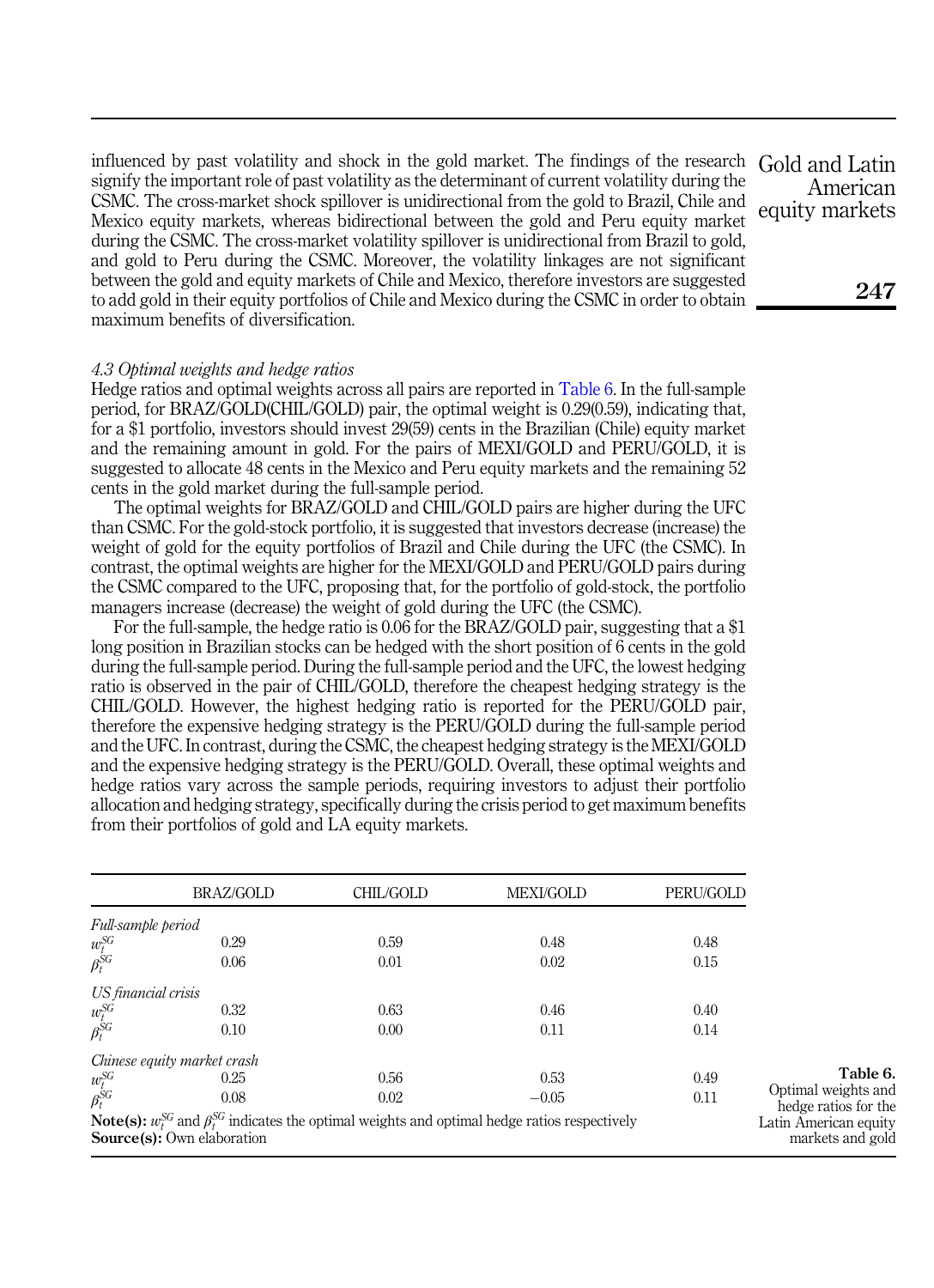#### 5. Discussion and conclusions **IEFAS**

The current study attempts to analyze the mean and volatility linkages across the gold market and the LA equity markets. Apart from full-sample analysis, we further split the data into two different subsamples: the CSMC and the UFC. The optimal portfolio weights and hedge ratios are also computed for the gold market and stock markets.

The results show that the return spillovers for gold-stock pairs vary across stock markets and crisis periods. The cross-market volatility transmission is unidirectional from Brazil, Chile and Mexico to the gold market, whereas bidirectional between the gold and Peru stock market during the full-sample period. During the UFC, the volatility transmission is bidirectional between the gold and stock markets of Brazil and Chile, suggesting that the portfolios of gold and these two equity markets provide no opportunities for diversifications. However, the volatility linkages are not significant between the gold and equity markets of Mexico and Peru, suggesting the addition of add gold in the undiversified portfolios of Mexico and Peru stocks to get the maximum benefit of diversification during the UFC. During the Chinese crash, the volatility spillover is unidirectional from Brazil to gold, and gold to Peru, whereas the volatility spillovers are not significant between gold and stock markets of Chile and Mexico, suggesting that investors can diversify their portfolio of Chile and Mexico stocks by adding gold during the Chinese crash.

Overall, the optimal weights suggest that, for the gold and LA equity-based portfolios, investors must allocate at least one-third of their investment in gold, irrespective of any sample period. Based on optimal weights, it is suggested that investors should decrease (increase) their investment in gold for the equity portfolios of Brazil and Chile during the UFC (the Chinese crash). For the portfolio of gold stock, the portfolio managers should increase (decrease) their investment in the gold for the equity portfolios of Peru and Mexico during the UFC (the Chinese crash). Refers to the hedging ratios, the cheapest hedging strategy is CHIL/ GOLD during the full-sample period and the UFC. In contrast, the cheapest hedging strategy is MEXI/GOLD during the Chinese crash.

Based on spillovers results, we provide valuable information to portfolio managers and investors regarding the diversification opportunities. Moreover, the optimal weights suggest the portfolio allocation to investors and portfolio managers. We inform the investors about the cheapest hedging strategies during the different financial crises. Finally, the significant spillover from gold to the stock market provides useful information to policymakers regarding formulating policies in such a way that can make the local market resilient to shock from the outside (gold) markets. Overall, these findings provide useful insights to portfolio managers, investors and policymakers regarding portfolio diversification, asset allocation, asset pricing, hedging and risk management, especially during a crisis.

For future studies, we suggest the investigation of the spillover between the gold and the Latin American Integrated Market (MILA), relevant stock market studied due to the Pacific Alliance ([Vergara Garavito and Chion, 2021\)](#page-14-11). Moreover, these spillovers between gold and MILA, due to the Pacific Alliance development can be compared with the spillover between gold and Brazil. Apart from this, our study just focuses on the UFC and the CSMC, therefore it is also suggested to examine these spillovers during the COVID-19 pandemic.

# Note

<span id="page-11-0"></span>1. <https://money.cnn.com/2015/07/09/news/economy/warning-sign-latin-america-economy/index.html>

### <span id="page-11-1"></span>References

Adewuyi, A.O., Awodumi, O.B. and Abodunde, T.T. (2019), "Analysing the gold-stock nexus using VARMA-BEKK-AGARCH and Quantile regression models: new evidence from South Africa and Nigeria", Resources Policy, Vol. 61, pp. 348-362.

248

26,52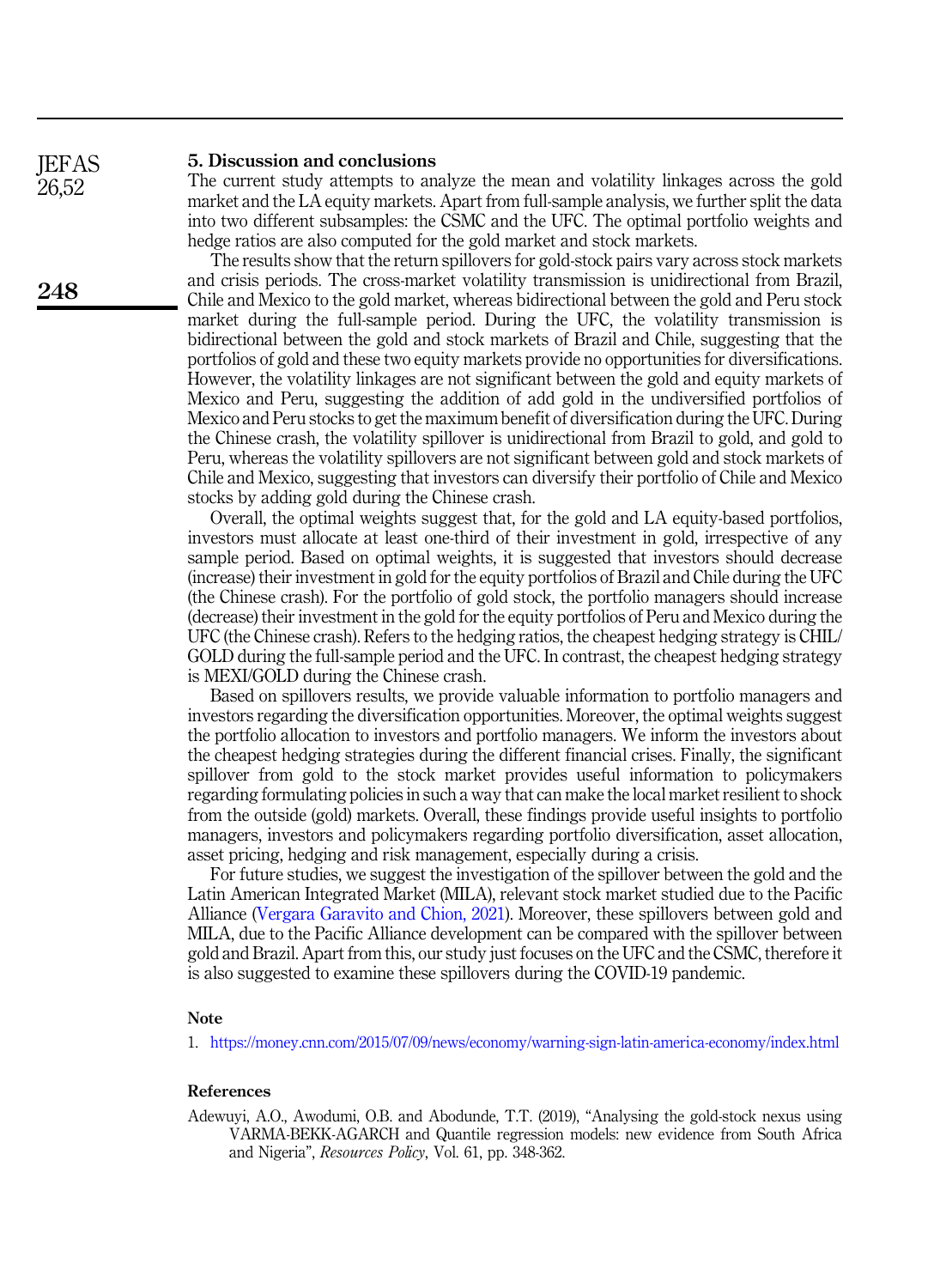- <span id="page-12-13"></span>Ahmed, A.D. and Huo, R. (2021), "Volatility transmissions across international oil market, commodity futures and stock markets: empirical evidence from China", Energy Economics, Vol. 93, p. 104741.
- <span id="page-12-11"></span>Akkoc, U. and Civcir, I. (2019), "Dynamic linkages between strategic commodities and stock market in Turkey: evidence from SVAR-DCC-GARCH model", Resources Policy, Vol. 62, pp. 231-239.
- <span id="page-12-14"></span>Al-Yahyaee, K.H., Mensi, W., Sensoy, A. and Kang, S.H. (2019), "Energy, precious metals, and GCC stock markets: is there any risk spillover?", Pacific-Basin Finance Journal, Vol. 56, pp. 45-70.
- <span id="page-12-5"></span>Andreasson, P., Bekiros, S., Nguyen, D.K. and Uddin, G.S. (2016), "Impact of speculation and economic uncertainty on commodity markets", International Review of Financial Analysis, Vol. 43, pp. 115-127.
- <span id="page-12-3"></span>Arouri, M.E.H., Lahiani, A. and Nguyen, D.K. (2015), "World gold prices and stock returns in China: insights for hedging and diversification strategies", Economic Modelling, Vol. 44, pp. 273-282.
- <span id="page-12-7"></span>Badshah, I.U., Frijns, B. and Tourani-Rad, A. (2013), "Contemporaneous spillover among equity, gold, and exchange rate Implied Volatility Indices", Journal of Futures Markets, Vol. 33 No. 6, pp. 555-572.
- <span id="page-12-9"></span>Balcilar, M., Ozdemir, Z.A. and Ozdemir, H. (2018), "Dynamic return and volatility spillovers among S&P 500, crude oil, and gold", *International Journal of Finance and Economics*, doi: [10.1002/](https://doi.org/10.1002/ijfe.1782) [ijfe.1782](https://doi.org/10.1002/ijfe.1782).
- <span id="page-12-2"></span>Baur, D.G. and McDermott, T.K. (2010), "Is gold a safe-haven? International evidence", *Journal of* Banking and Finance, Vol. 34 No. 8, pp. 1886-1898.
- <span id="page-12-16"></span>Bekiros, S., Boubaker, S., Nguyen, D.K. and Uddin, G.S. (2017), "Black swan events and safe-havens: the role of gold in globally integrated emerging markets", Journal of International Money and Finance, Vol. 73, pp. 317-334.
- <span id="page-12-1"></span>Bouri, E. (2015), "Return and volatility linkages between oil prices and the Lebanese stock market in crisis periods", Energy, Vol. 89, pp. 365-371.
- <span id="page-12-0"></span>Carp, L. (2012), "Can stock market development boost economic growth? Empirical evidence from emerging markets in Central and Eastern Europe", Procedia Economics and Finance, Vol. 3, pp. 438-444.
- <span id="page-12-12"></span>Chen, Y., Zheng, B. and Qu, F. (2020), "Modeling the nexus of crude oil, new energy and rare earth in China: an asymmetric VAR-BEKK (DCC)-GARCH approach", Resources Policy, Vol. 65, p. 101545.
- <span id="page-12-15"></span>Choi, K. and Hammoudeh, S. (2010), "Volatility behavior of oil, industrial commodity and stock markets in a regime-switching environment", Energy Policy, Vol. 38 No. 8, pp. 4388-4399.
- <span id="page-12-19"></span>Engle, R.F. and Kroner, K.F. (1995), "Multivariate simultaneous generalized ARCH", Econometric Theory, pp. 122-150.
- <span id="page-12-8"></span>Gao, R. and Zhang, B. (2016), "How does economic policy uncertainty drive gold-stock correlations? Evidence from the UK", Applied Economics, Vol. 48 No. 33, pp. 3081-3087.
- <span id="page-12-4"></span>Hammoudeh, S., Nguyen, D.K., Reboredo, J.C. and Wen, X. (2014), "Dependence of stock and commodity futures markets in China: implications for portfolio investment", *Emerging Markets* Review, Vol. 21, pp. 183-200.
- <span id="page-12-6"></span>Han, Q. and Liang, J. (2017), "Index futures trading restrictions and spot market quality: evidence from the recent Chinese equity market crash", *Journal of Futures Markets*, Vol. 37 No. 4, pp. 411-428.
- <span id="page-12-17"></span>He, X., Takiguchi, T., Nakajima, T. and Hamori, S. (2020), "Spillover effects between energies, gold, and stock: the United States versus China", Energy and Environment, Vol. 31 No. 8, pp. 1416-1447.
- <span id="page-12-18"></span>Hung, N.T. and Vo, X.V. (2021), "Directional spillover effects and time-frequency nexus between oil, gold and stock markets: evidence from pre and during COVID-19 outbreak", International Review of Financial Analysis, Vol. 76, p. 101730.
- <span id="page-12-10"></span>Jiang, Y., Fu, Y. and Ruan, W. (2019), "Risk spillovers and portfolio management between precious metal and BRICS stock markets", Physica A: Statistical Mechanics and Its Applications, Vol. 534, p. 120993.

Gold and Latin American equity markets

249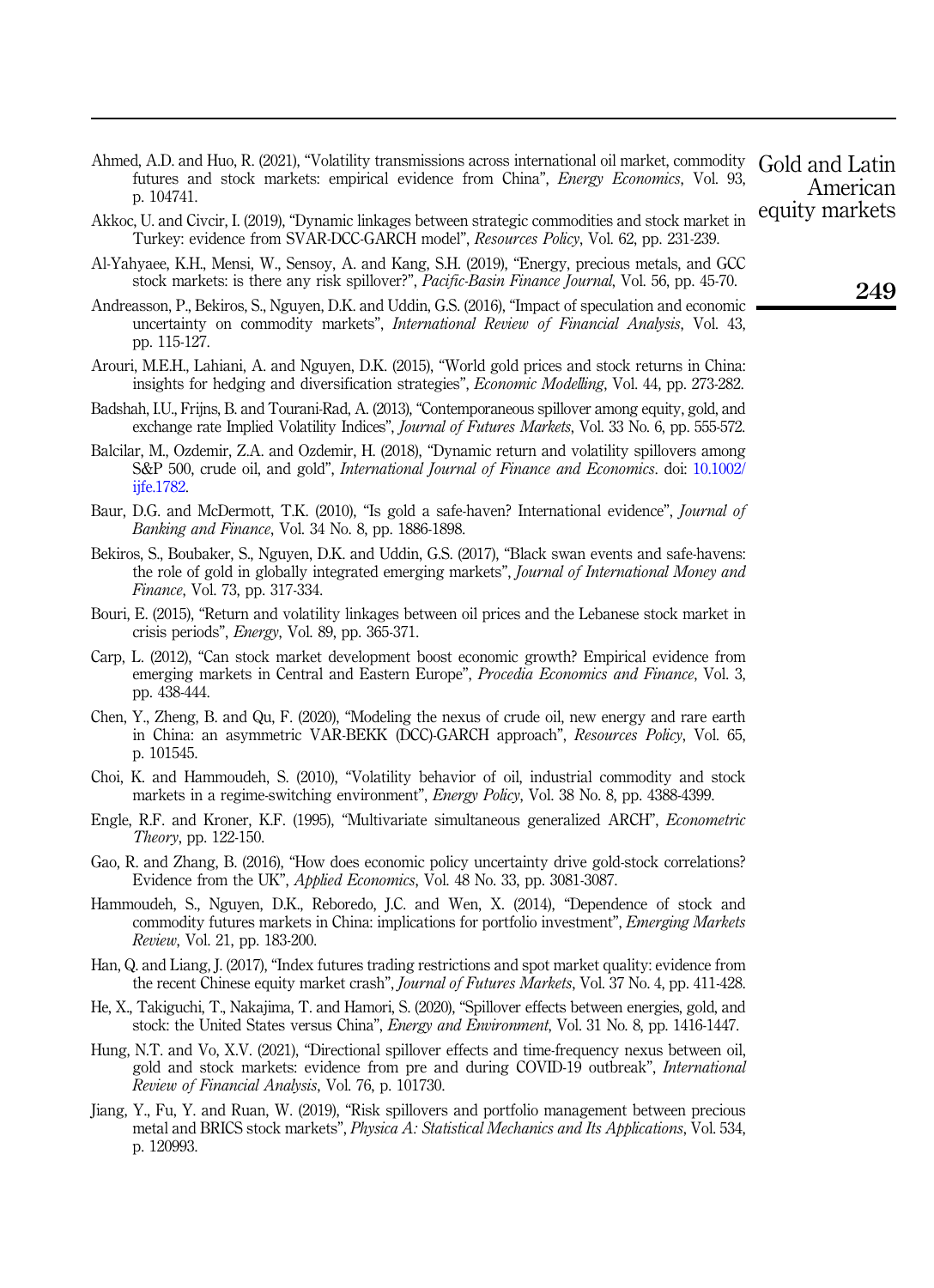<span id="page-13-18"></span><span id="page-13-17"></span><span id="page-13-16"></span><span id="page-13-15"></span><span id="page-13-14"></span><span id="page-13-13"></span><span id="page-13-12"></span><span id="page-13-11"></span><span id="page-13-10"></span><span id="page-13-9"></span><span id="page-13-8"></span><span id="page-13-7"></span><span id="page-13-6"></span><span id="page-13-5"></span><span id="page-13-4"></span><span id="page-13-3"></span><span id="page-13-2"></span><span id="page-13-1"></span><span id="page-13-0"></span>

| <b>IEFAS</b><br>26,52 | Junttila, J., Pesonen, J. and Raatikainen, J. (2018), "Commodity market based hedging against stock<br>market risk in times of financial crisis: the case of crude oil and gold", Journal of International<br>Financial Markets, Institutions and Money, Vol. 56, pp. 255-280. |
|-----------------------|--------------------------------------------------------------------------------------------------------------------------------------------------------------------------------------------------------------------------------------------------------------------------------|
|                       | Kang, S.H. and Yoon, S.M. (2019), "Financial crises and dynamic spillovers among Chinese equity<br>and commodity futures markets", Physica A: Statistical Mechanics and Its Applications, Vol. 531,<br>p. 121776.                                                              |
| 250                   | Kroner, K.F. and Ng, V.K. (1998), "Modeling asymmetric comovements of asset returns", The Review<br>of Financial Studies, Vol. 11 No. 4, pp. 817-844.                                                                                                                          |
|                       | Kroner, K.F. and Sultan, J. (1993), "Time-varying distributions and dynamic hedging with foreign<br>currency futures", Journal of Financial and Quantitative Analysis, Vol. 28 No. 4, pp. 535-551.                                                                             |
|                       | Lawrence, C. (2003), Why Is Gold Different from Other Assets? an Empirical Investigation, World Gold<br>Council, London.                                                                                                                                                       |
|                       | Maitra, D. and Dawar, V. (2019), "Return and volatility spillover among commodity futures, stock<br>market and exchange rate: evidence from India", Global Business Review, Vol. 20 No. 1,<br>pp. 214-237.                                                                     |
|                       | Mata, L. and Mora, J.A.N. (2016), "Dependence between the Chinese and MILA equity markets",<br>Journal of Chinese Economic and Foreign Trade Studies, Vol. 9 No. 3.                                                                                                            |
|                       | Mensi, W., Al Rababa'a, A.R., Vo, X.V. and Kang, S.H. (2021), "Asymmetric spillover and network<br>connectedness between crude oil, gold, and Chinese sector stock markets", <i>Energy Economics</i> ,<br>Vol. 98, p. 105262.                                                  |
|                       | Mishra, P.K., Das, J.R. and Mishra, S.K. (2010), "Gold price volatility and stock market returns in<br>India", American Journal of Scientific Research, Vol. 9 No. 9, pp. 47-55.                                                                                               |
|                       | Miyazaki, T. and Hamori, S. (2013), "Testing for causality between the gold return and stock market<br>performance: evidence for 'gold investment in case of emergency", Applied Financial Economics,<br>Vol. 23 No. 1, pp. 27-40.                                             |
|                       | Morema, K. and Bonga-Bonga, L. (2020), "The impact of oil and gold price fluctuations on the South<br>African equity market: volatility spillovers and financial policy implications", Resources Policy,<br>Vol. 68, p. 101740.                                                |
|                       | Naeem, M.A., Hasan, M., Arif, M., Balli, F. and Shahzad, S.J.H. (2020), "Time and frequency domain<br>quantile coherence of emerging stock markets with gold and oil prices", Physica A: Statistical<br><i>Mechanics and Its Applications, Vol. 553, p. 124235.</i>            |
|                       | Raza, N., Shahzad, S.J.H., Tiwari, A.K. and Shahbaz, M. (2016), "Asymmetric impact of gold, oil prices<br>and their volatilities on stock prices of emerging markets", Resources Policy, Vol. 49, pp. 290-301.                                                                 |
|                       | Santillán Salgado, R.J., Fonseca Ramírez, A. and Venegas Martínez, F. (2018), "The impact of metals"<br>prices on the capital structure of mining and metallurgic firms in Latin America (2004-2014)",<br>Contaduría Y Administración, Vol. 63 No. 3, pp. 1-10.                |
|                       | Shakil, M.H., Mustapha, I.M., Tasnia, M. and Saiti, B. (2018), "Is gold a hedge or a safe haven? An<br>application of ARDL approach", Journal of Economics, Finance and Administrative Science,<br>Vol. 23 No. 44, pp. 60-76, doi: 10.1108/JEFAS-03-2017-0052.                 |
|                       | Singhal, S., Choudhary, S. and Biswal, P.C. (2019), "Return and volatility linkages among international<br>crude oil price, gold price, exchange rate and stock markets: evidence from Mexico", Resources<br><i>Policy</i> , Vol. 60, pp. 255-261.                             |
|                       | Smith, G. (2001), "The price of gold and stock price indices for the United States", The World Gold<br><i>Council</i> , Vol. 8 No. 1, pp. 1-16.                                                                                                                                |
|                       | Thuraisamy, K.S., Sharma, S.S. and Ahmed, H.J.A. (2013), "The relationship between Asian equity and<br>commodity futures markets", <i>Journal of Asian Economics</i> , Vol. 28, pp. 67-75.                                                                                     |
|                       | Umar, Z., Gubareva, M., Yousaf, I. and Ali, S. (2021a), "A tale of company fundamentals vs sentiment<br>driven pricing: the case of GameStop", Journal of Behavioral and Experimental Finance, Vol. 30,<br>p. 100501.                                                          |
|                       |                                                                                                                                                                                                                                                                                |